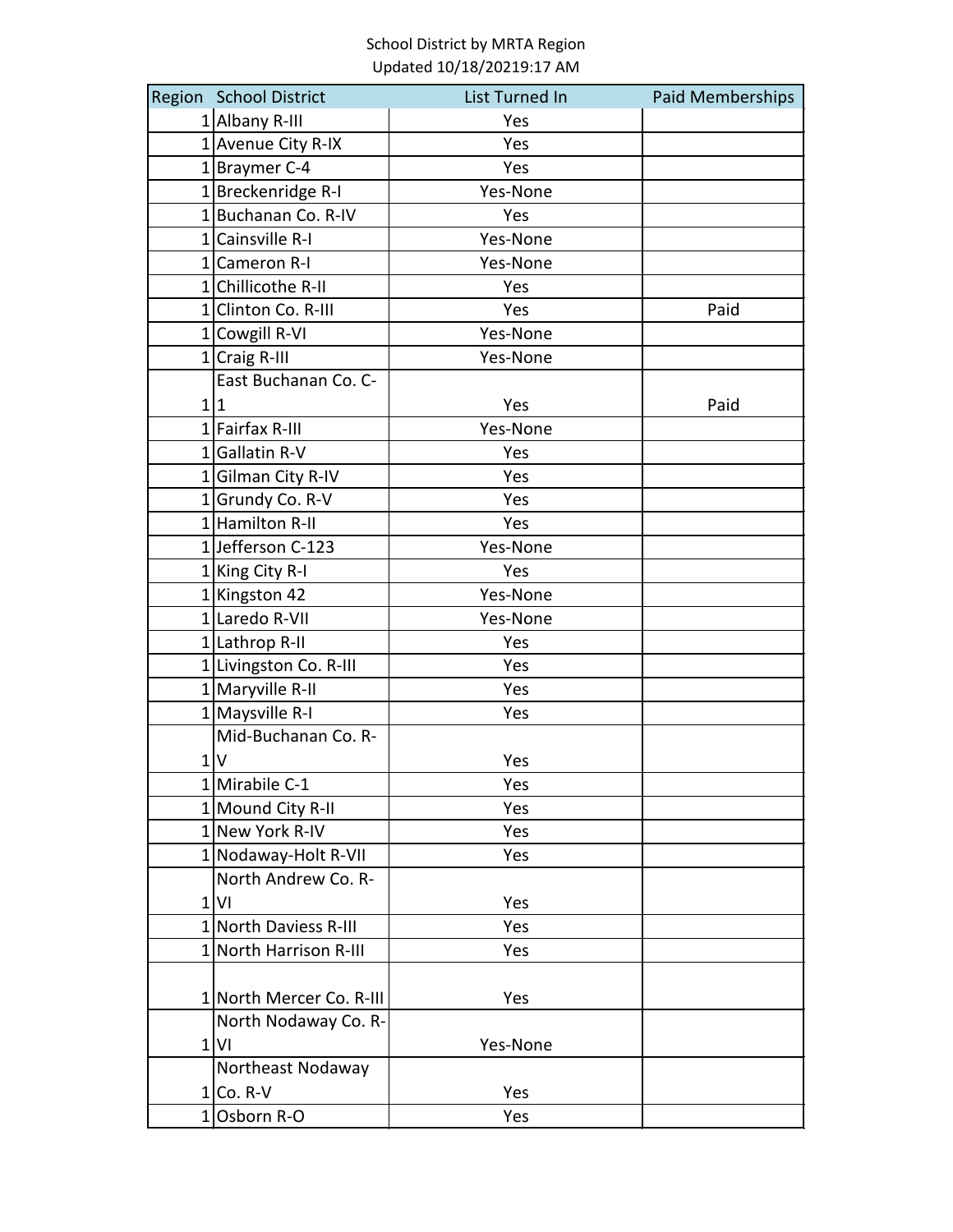| Region School District | List Turned In | Paid Memberships |
|------------------------|----------------|------------------|
| 1  Pattonsburg R-II    | Yes            |                  |
| 1 Pleasant View R-VI   | Yes-None       |                  |
| $1$  Polo R-VII        | Yes-None       |                  |
| 1 Princeton R-V        | Yes            | Paid             |
| $1$ Ridgeway R-V       | Yes            |                  |
| 1 Rock Port R-II       | Yes-None       |                  |
| 1 Savannah R-III       | Yes            |                  |
| South Harrison Co. R-  |                |                  |
| $1$                    | Yes            |                  |
| 1 South Holt Co. R-I   | Yes-None       |                  |
| South Nodaway Co. R-   |                |                  |
| $1$ IV                 | Yes            |                  |
| Southwest Livingston   |                |                  |
| $1 Co. R-1$            | Yes-None       |                  |
| 1 Spickard R-II        | Yes-None       |                  |
| $1$ St. Joseph         | Yes            |                  |
| 1 Stanberry R-II       | Yes-None       |                  |
| 1 Stewartsville C-2    | Yes-None       |                  |
| $1$ Tarkio R-I         | Yes            |                  |
| 1 Trenton R-IX         | Yes            | Paid             |
| 1 Tri-County R-VII     | Yes            |                  |
| 1 Union Star R-II      | Yes-None       |                  |
|                        |                |                  |
| 1 West Nodaway Co. R-I | Yes-None       |                  |
| 1 Winston R-VI         | Yes            |                  |
| 1 Worth Co. R-III      | Yes            |                  |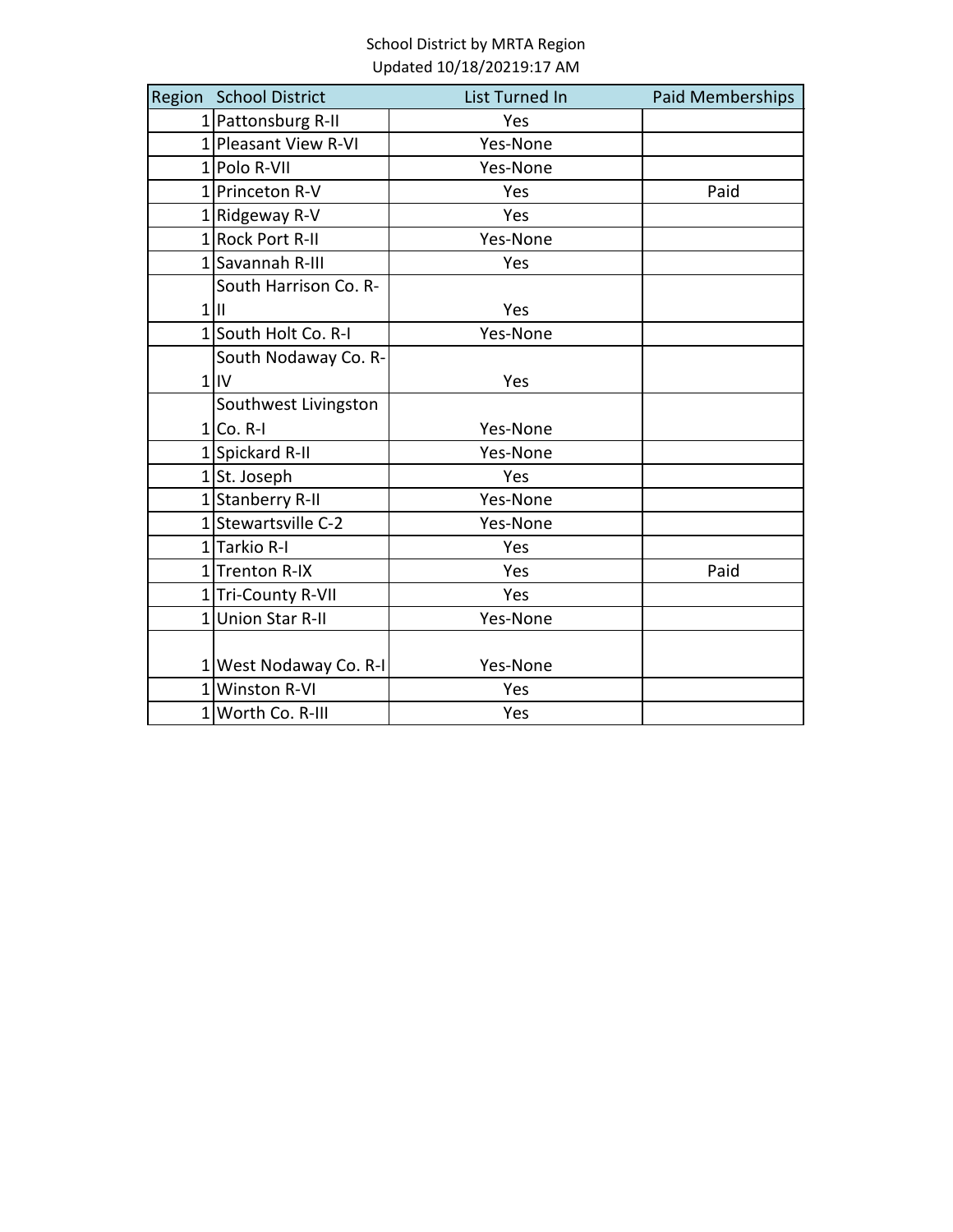| Region School District  | List Turned In    | Paid Memberships |
|-------------------------|-------------------|------------------|
| $2$ Archie R-V          | Yes               |                  |
| $2$ Belton 124          | Yes               | Paid             |
| 2 Blue Springs R-IV     | Yes               | Paid             |
| $2$ Center 58           | School is sending |                  |
| 2 Drexel R-IV           | Yes               |                  |
| 2 East Lynne 40         | Yes-None          |                  |
| <b>Ewing Marion</b>     |                   |                  |
| 2 Kauffman School       |                   |                  |
| 2 Excelsior Springs 40  | Yes               | Paid             |
| 2 Fort Osage R-I        | Yes               |                  |
| 2 Gordon Parks Elem.    |                   |                  |
| 2 Grain Valley R-V      | Yes               |                  |
| 2 Grandview C-4         | Yes               |                  |
| 2 Hardin-Central C-2    | Yes               |                  |
| 2 Harrisonville R-IX    | Yes               |                  |
| 2 Hickman Mills C-1     |                   |                  |
| 2 Independence 30       | Yes               |                  |
| 2 Kansas City 33        |                   |                  |
| $2$ Kearney R-I         | Yes               |                  |
| 2 Lawson R-XIV          | Yes               | Paid             |
| Lee A. Tolbert Com.     |                   |                  |
| 2 Academy               |                   |                  |
| 2 Lee's Summit R-VII    |                   |                  |
| 2 Liberty 53            | Yes               |                  |
| 2 Lone Jack C-6         | Yes               |                  |
| 2 Midway R-I            | Yes               |                  |
| 2 Missouri City 56      | Yes-None          |                  |
|                         |                   |                  |
| 2 North Kansas City 74  | Yes-no addresses  |                  |
| 2 North Platte Co. R-I  |                   |                  |
| 2 Oak Grove R-VI        | Yes               |                  |
| 2 Orrick R-XI           | Yes-None          |                  |
| 2 Park Hill             | Yes               |                  |
| 2 Platte Co. R-III      | Yes               |                  |
| 2 Pleasant Hill R-III   |                   |                  |
|                         |                   |                  |
| 2 Raymore-Peculiar R-II | Yes               |                  |
| 2 Raytown C-2           | Yes               | Paid             |
| 2 Richmond R-XVI        | Yes               |                  |
|                         |                   |                  |
| 2 Sherwood Cass R-VIII  | Yes-None          |                  |
| 2 Smithville R-II       | Yes-no addresses  |                  |
| 2 Strasburg C-3         | Yes-None          |                  |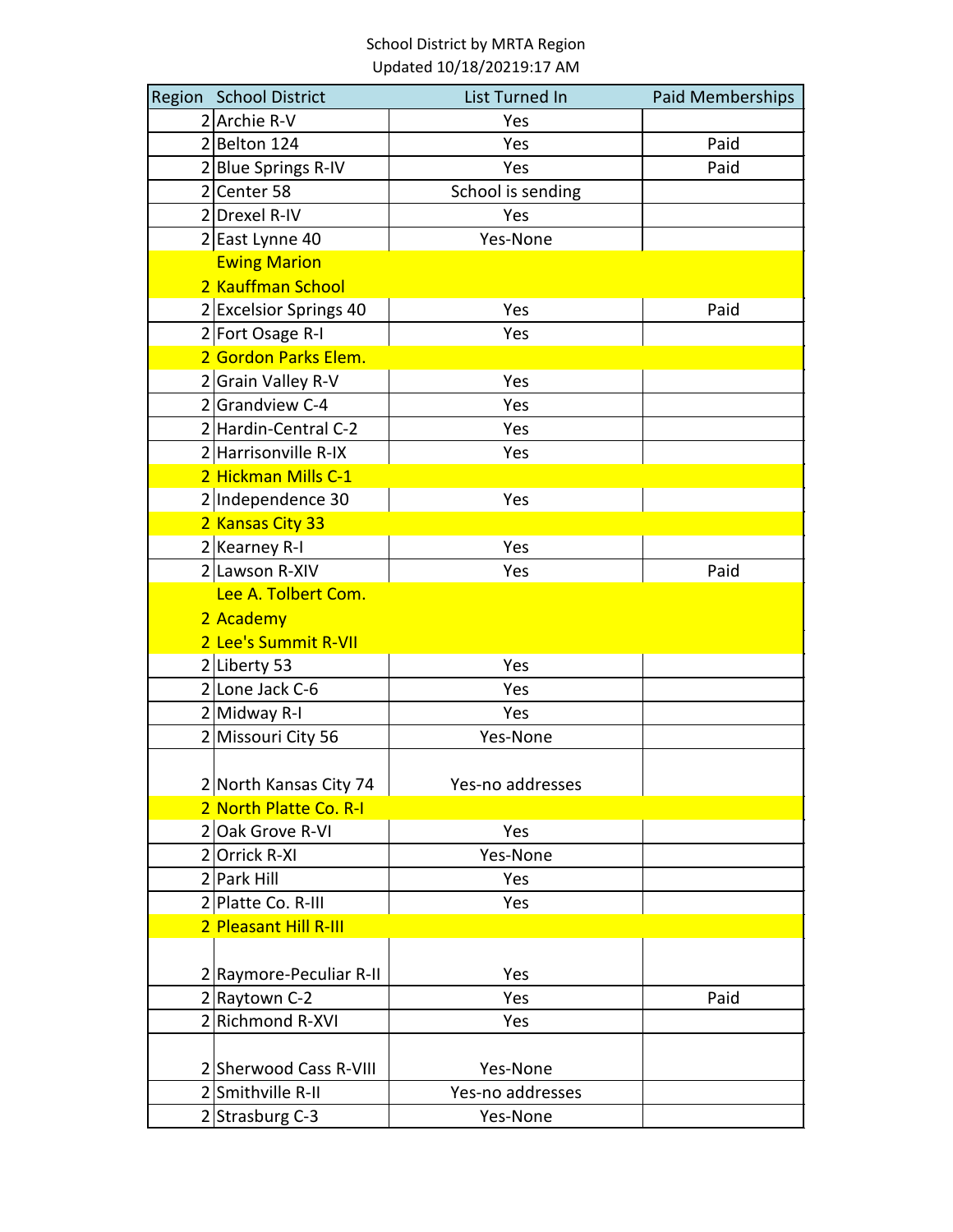| Region School District | List Turned In | Paid Memberships |
|------------------------|----------------|------------------|
| 2 West Platte Co. R-II |                |                  |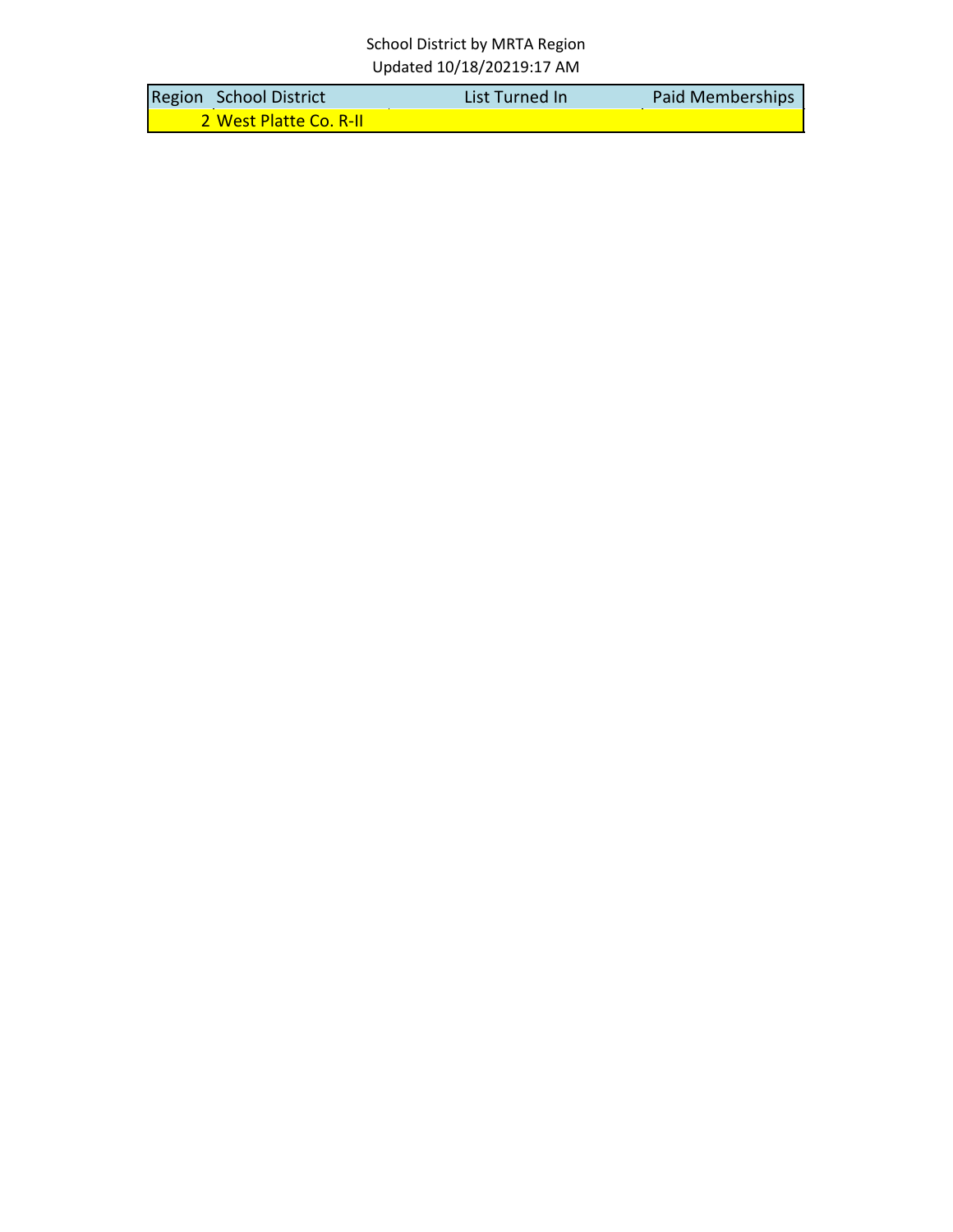| Region School District | List Turned In | Paid Memberships |
|------------------------|----------------|------------------|
| 3 Adair Co. R-I        | Yes-None       |                  |
| 3 Adair Co. R-II       | Yes            |                  |
| 3 Atlanta C-3          | Yes            |                  |
| 3 Bevier C-4           | Yes            |                  |
| 3 Brookfield R-III     | Yes            |                  |
| 3 Bucklin R-II         | Yes            |                  |
| 3 Callao C-8           | Yes-None       |                  |
| 3 Canton R-V           | Yes            |                  |
| 3 Clark Co. R-I        | Yes            |                  |
| 3 Green City R-I       | Yes            |                  |
| 3 Hannibal 60          | Yes            |                  |
| 3 Holliday C-2         | Yes            |                  |
| 3 Kirksville R-III     | Yes            |                  |
| 3 Knox Co. R-I         | Yes            |                  |
| 3 La Plata R-II        | Yes            |                  |
| 3 Lewis Co. C-1        | Yes            |                  |
| 3 Linn Co. R-I         | Yes            |                  |
| 3 Macon Co. R-I        | Yes            |                  |
| 3 Macon Co. R-IV       | Yes-None       |                  |
| 3 Madison C-3          | Yes-None       |                  |
| 3 Marceline R-V        | Yes            |                  |
| 3 Marion Co. R-II      | Yes            |                  |
| 3 Meadville R-IV       | Yes            |                  |
| 3 Middle Grove C-1     | Yes-None       |                  |
| 3 Milan C-2            | Yes-None       |                  |
| 3 Monroe City R-I      | Yes            |                  |
|                        |                |                  |
| 3 Newtown-Harris R-III | Yes-None       |                  |
| 3 North Shelby         | Yes            |                  |
| 3 Palmyra R-I          | Yes            | Paid             |
| 3 Paris R-II           | Yes            |                  |
| 3 Putnam Co. R-I       | Yes            |                  |
| 3 Ralls Co. R-II       | Yes            |                  |
| 3 Schuyler Co. R-I     | Yes-None       |                  |
| 3 Scotland Co. R-I     | Yes            |                  |
| 3 Shelby Co. R-IV      | Yes            |                  |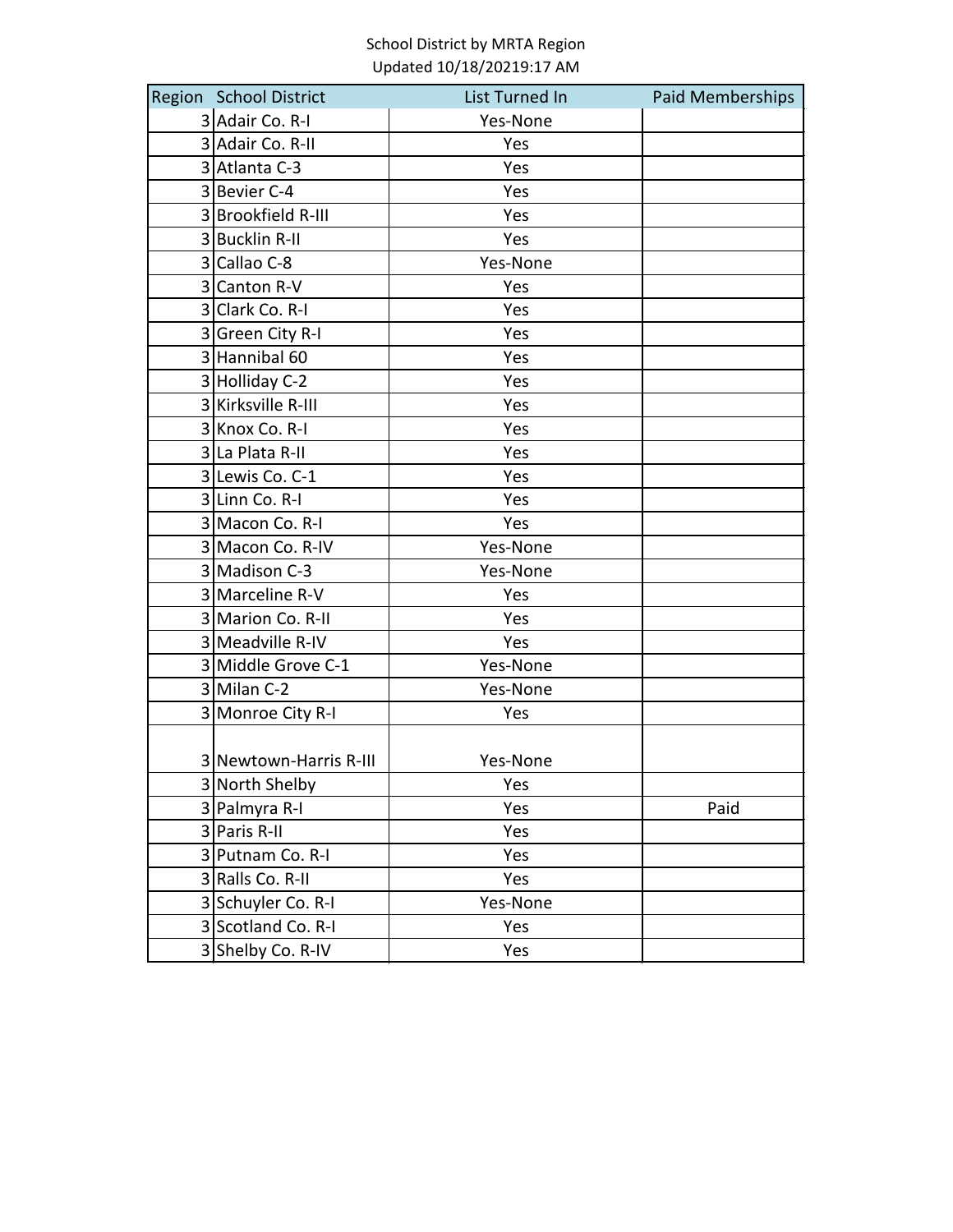|         | Region School District | List Turned In | Paid Memberships |
|---------|------------------------|----------------|------------------|
|         | 4 Centralia R-VI       | Yes            |                  |
|         | 4 Columbia 93          | Yes            |                  |
|         | 4 Community R-VI       | Yes            |                  |
|         | 4 Fulton 58            | Yes            |                  |
|         | 4 Hallsville R-IV      | Yes            |                  |
|         | 4 Harrisburg R-VIII    | Yes            |                  |
|         | 4 Higbee R-VIII        | Yes            |                  |
|         | 4 Mexico 59            | Yes            |                  |
|         | $4$ Moberly            | Yes            |                  |
|         | 4 Montgomery Co. R-II  | Yes            | Paid             |
|         | 4 New Bloomfield R-III | Yes            |                  |
|         | North Callaway Co. R-  |                |                  |
| 4 1     |                        | Yes            |                  |
|         | Northeast Randolph     |                |                  |
|         | $4 Co. R-IV$           | Yes            |                  |
|         | 4 Renick R-V           | Yes            |                  |
|         | South Callaway Co. R-  |                |                  |
|         | $4$  II                | Yes            |                  |
|         | Southern Boone Co. R-  |                |                  |
| $\vert$ | Ш                      | Yes            |                  |
|         | 4 Sturgeon R-V         | Yes            |                  |
|         | 4 Van-Far R-I          | Yes            |                  |
|         | Wellsville             |                |                  |
|         | 4 Middletown R-I       | Yes            | Paid             |
|         | $4$ Westran R-I        | Yes            |                  |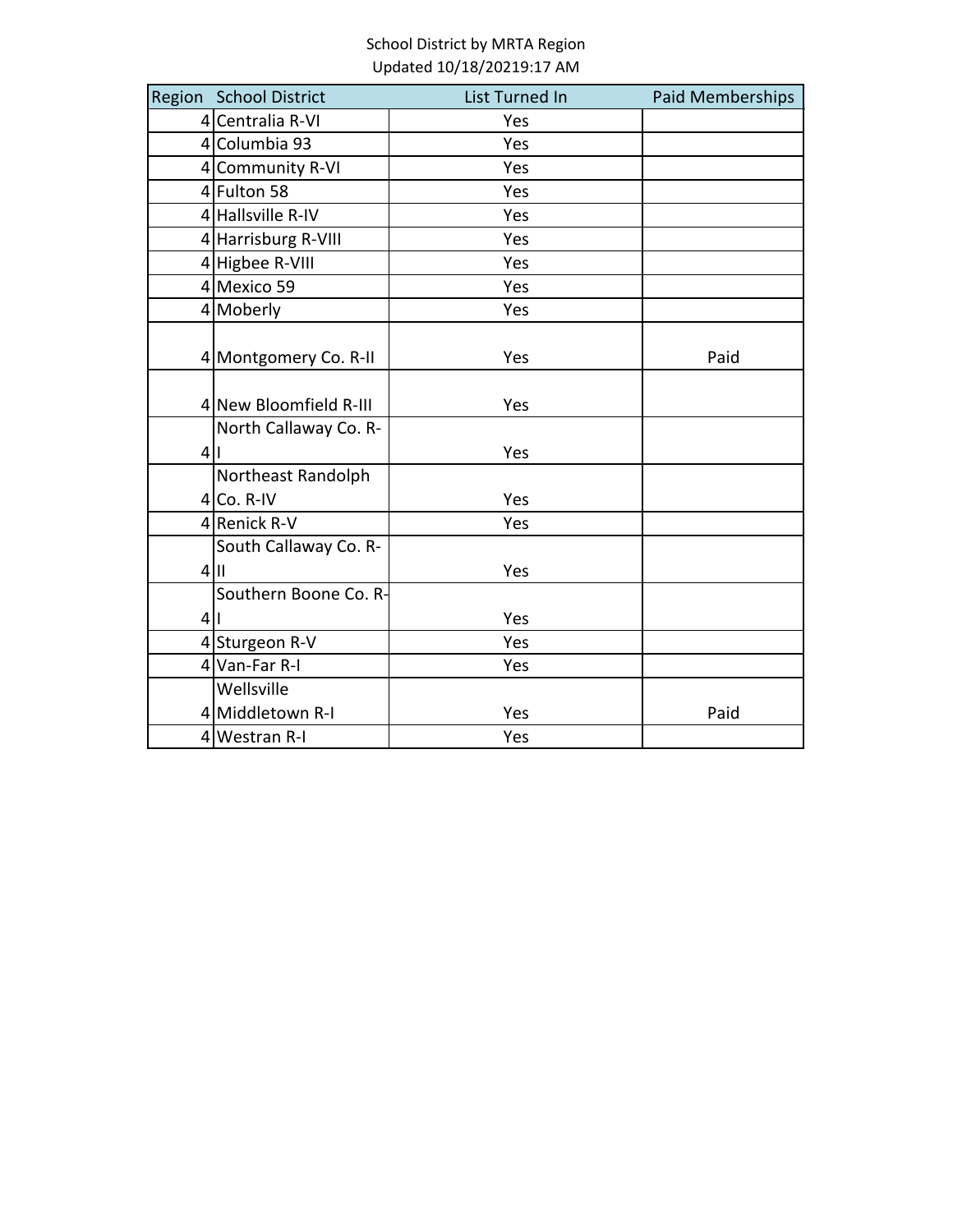| Region School District | List Turned In | Paid Memberships |
|------------------------|----------------|------------------|
| 5 Blackwater R-II      | Yes            |                  |
| 5 Boonville R-I        | Yes            | Paid             |
| 5 Bosworth R-V         | Yes-None       |                  |
| 5 Brunswick R-II       | Yes-None       |                  |
| 5 Carrollton R-VII     | Yes            |                  |
| 5 Chilhowee R-IV       | Yes-None       |                  |
| 5 Concordia R-II       |                |                  |
| 5 Cooper Co. R-IV      | Yes            |                  |
| 5 Fayette R-III        | Yes            | Paid             |
| 5 Gilliam C-4          | Yes            |                  |
| 5 Glasgow              | Yes-None       |                  |
| 5 Green Ridge R-VIII   |                |                  |
| $5$ Hale R-I           | Yes            |                  |
| 5 Hardeman R-X         | Yes-None       |                  |
| 5 Holden R-III         |                |                  |
| 5 Johnson Co. R-VII    |                |                  |
| 5 Keytesville R-III    | Yes-None       |                  |
| 5 Kingsville R-I       |                |                  |
| 5 Knob Noster R-VIII   |                |                  |
| 5 La Monte R-IV        |                |                  |
| 5 Lafayette Co. C-1    | Yes            | Paid             |
| 5 Leeton R-X           | Yes            | Paid             |
| 5 Lexington R-V        |                |                  |
| 5 Malta Bend R-V       | Yes-None       |                  |
| 5 Marshall             | Yes            |                  |
| 5 Miami R-I            | Yes            | Paid             |
| 5 New Franklin R-I     | Yes-None       |                  |
| 5 Norborne R-VIII      | Yes            |                  |
| 5 Northwestern R-I     | Yes-None       |                  |
| 5 Odessa R-VII         | Yes            | Paid             |
| 5 Orearville R-IV      | Yes            |                  |
| 5 Otterville R-VI      | Yes-None       |                  |
| 5 Pettis Co. R-V       |                |                  |
| 5 Pettis Co. R-XII     |                |                  |
| 5 Pilot Grove C-4      | Yes-None       |                  |
| 5 Prairie Home R-V     | Yes-None       |                  |
| 5 Salisbury R-IV       | Yes-None       |                  |
| 5 Santa Fe R-X         | Yes            | Paid             |
| 5 Sedalia 200          | Yes            |                  |
| 5 Slater               | Yes            |                  |
| 5 Smithton R-VI        | Yes            |                  |
| 5 Sweet Springs R-VII  | Yes-None       |                  |
| 5 Tina-Avalon R-II     | Yes            |                  |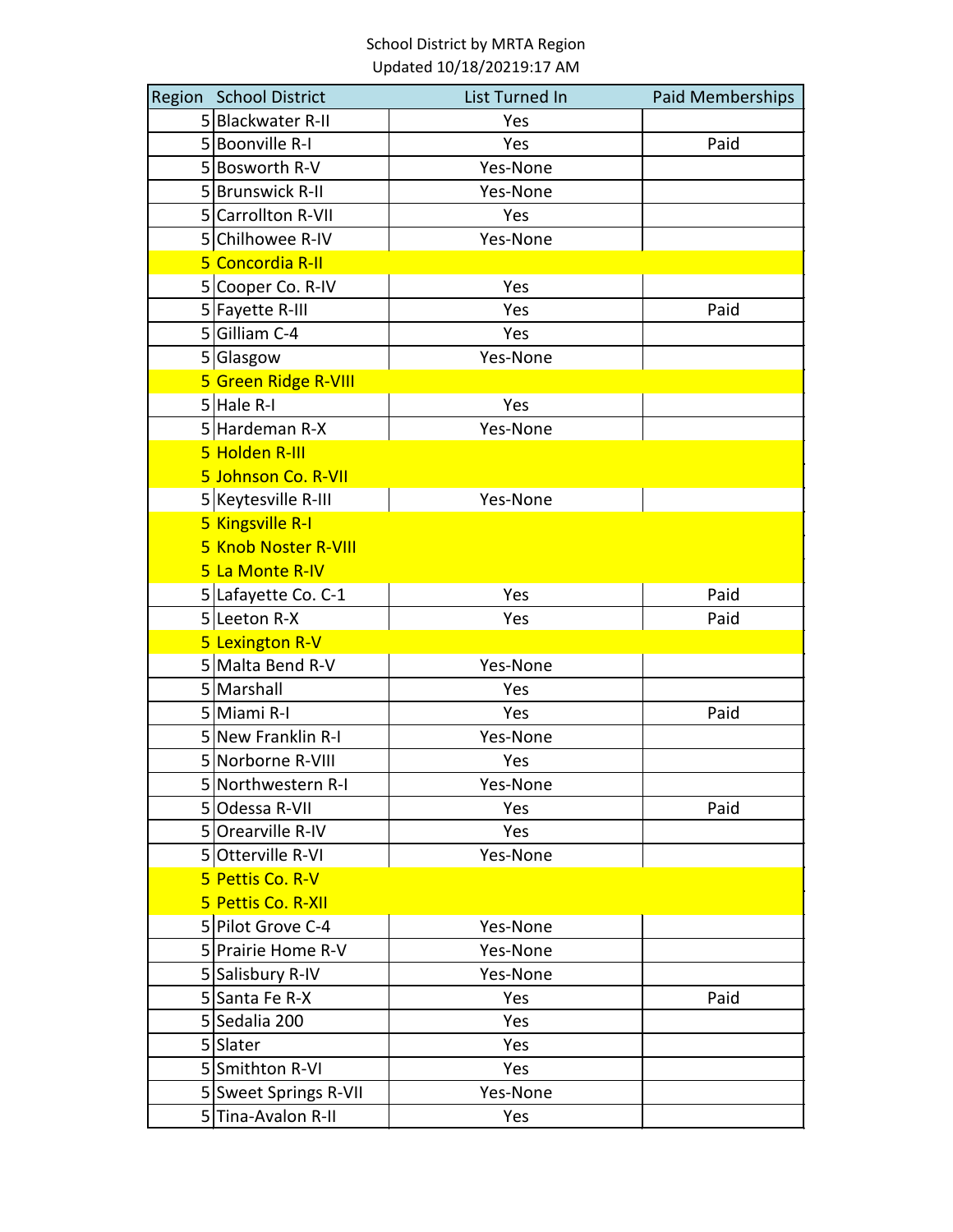| Region School District     | List Turned In | <b>Paid Memberships</b> |
|----------------------------|----------------|-------------------------|
| 5 Warrensburg R-VI         | Yes            |                         |
| <b>Wellington-Napoleon</b> |                |                         |
| $5$ R-IX                   |                |                         |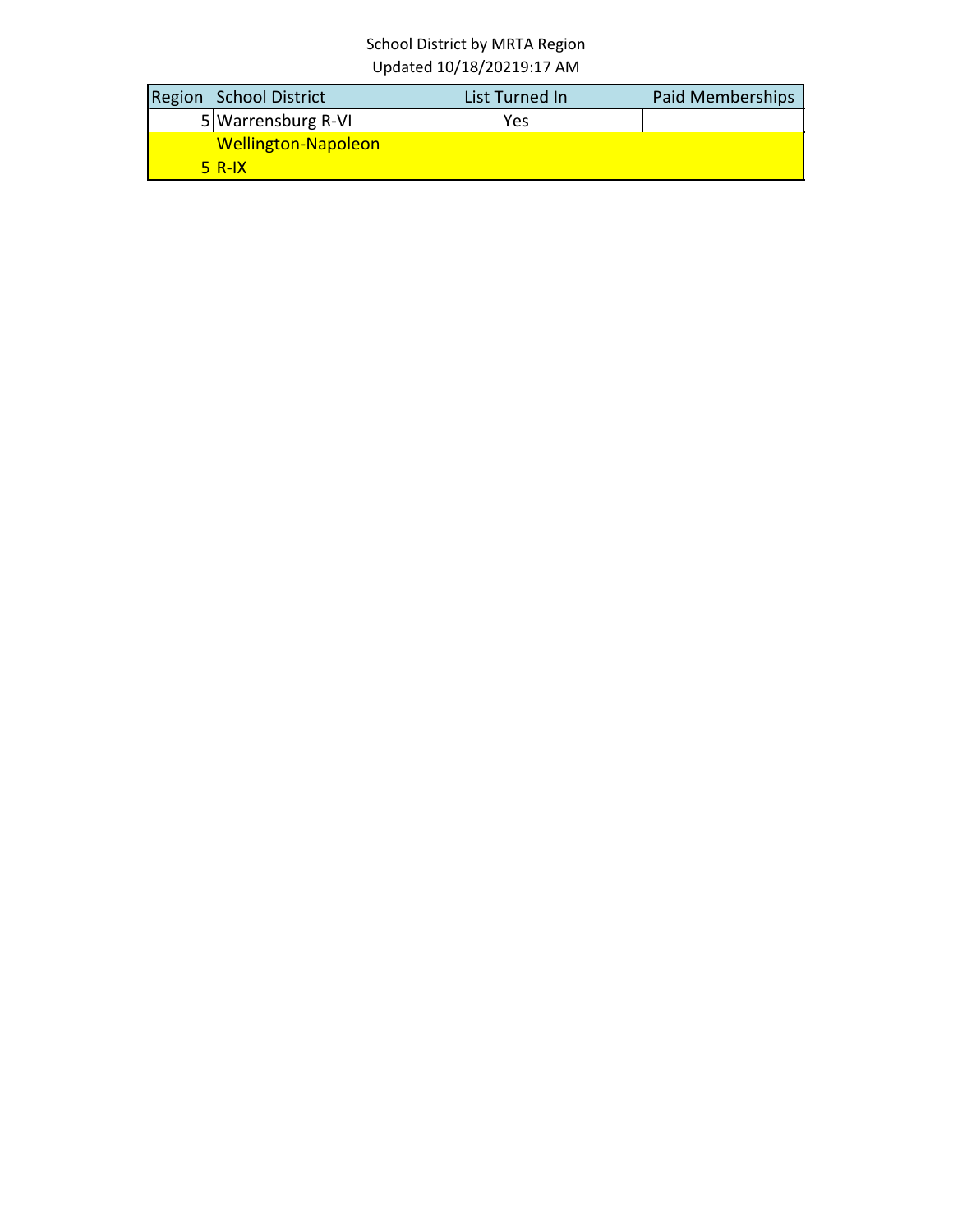| Region School District   | List Turned In | Paid Memberships |
|--------------------------|----------------|------------------|
| 6 Adrian R-III           | Yes            |                  |
| 6 Appleton City R-II     | Yes            |                  |
| 6 Ballard R-II           | Yes            |                  |
| 6Bolivar R-I             | Yes            | Paid             |
| 6 Bronaugh R-VII         | Yes            |                  |
| 6Butler R-V              | Yes            | Paid             |
| 6 Calhoun R-VIII         | Yes-None       |                  |
| 6 Clinton                | Yes            |                  |
| 6 Cole Camp R-I          | Yes            | Paid             |
| 6 Dallas Co. R-I         | Yes            |                  |
| 6 Davis R-XII            | Yes            |                  |
| 6 El Dorado Springs R-II | Yes            |                  |
| 6 Fair Play R-II         | Yes-None       |                  |
| 6 Halfway R-III          | Yes-None       |                  |
| 6 Henry Co. R-I          | Yes            |                  |
| 6 Hermitage R-IV         | Yes            |                  |
| 6 Hickory Co. R-I        | Yes-None       |                  |
| 6 Hudson R-IX            | Yes-None       |                  |
| 6 Humansville R-IV       | Yes-None       |                  |
| 6 Hume R-VIII            | Yes-None       |                  |
| 6 Lakeland R-III         | Yes            |                  |
| 6 Leesville R-IX         | Yes-None       |                  |
| 6 Lincoln R-II           | Yes            |                  |
| 6 Marion C. Early R-V    | Yes            |                  |
| 6 Miami R-I              | Yes            |                  |
| 6 Montrose R-XIV         | Yes-None       |                  |
| 6 Nevada R-V             | Yes            |                  |
| Northeast Vernon Co.     |                |                  |
| $6 R-1$                  | Yes-None       |                  |
| 6Osceola                 | Yes            |                  |
| 6 Pleasant Hope R-VI     | Yes            |                  |
| 6 Rich Hill R-IV         | Yes            |                  |
| 6 Roscoe C-1             | Yes-None       |                  |
| 6 Shawnee R-III          | Yes-None       |                  |
| 6 Sheldon R-VIII         | Yes            |                  |
| <b>6 Stockton R-I</b>    | <b>Tried</b>   |                  |
| 6 Warsaw R-IX            | Yes            |                  |
| 6 Weaubleau R-III        | Yes-None       |                  |
| 6 Wheatland R-II         | Yes            |                  |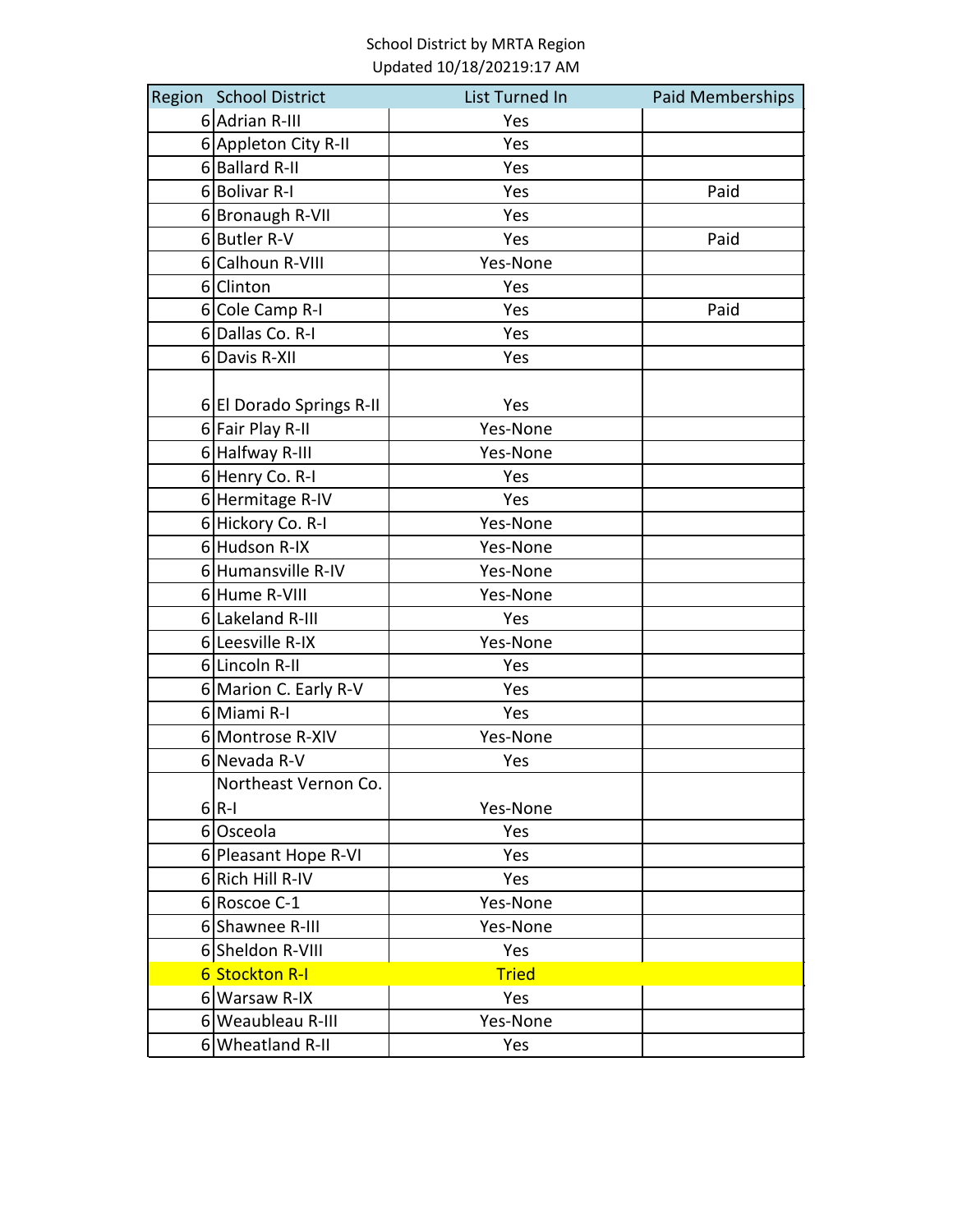| Region School District | List Turned In   | Paid Memberships |
|------------------------|------------------|------------------|
| 7 Blair Oaks R-II      | Yes-no addresses |                  |
| 7 Camdenton R-III      | Yes              |                  |
| 7 Clarksburg C-2       | Yes-None         |                  |
| 7 Climax Springs R-IV  | Yes              |                  |
| 7 Cole Co. R-I         | Yes              |                  |
| 7 Cole Co. R-V         | Yes              |                  |
| 7 Crawford Co. R-I     | Yes              |                  |
| 7 Crawford Co. R-II    | Yes              |                  |
| 7 Crocker R-II         | Yes              |                  |
| 7 Dent-Phelps R-III    | Yes              |                  |
| 7Dixon R-I             | Yes              |                  |
| 7 Eldon R-I            | Yes              |                  |
| 7 Gasconade Co. R-I    | Yes              |                  |
| 7 Gasconade Co. R-II   | Yes              |                  |
| 7 Green Forest R-II    | Yes              |                  |
| 7 High Point R-III     | Yes              |                  |
| 7 Iberia R-V           | Yes              |                  |
| 7 Jamestown C-1        | Yes-None         |                  |
| 7 Jefferson City       | Yes              |                  |
| 7 Laquey R-V           | Yes              |                  |
| 7 Macks Creek R-V      | Yes-None         |                  |
| 7 Maries Co. R-I       | Yes              |                  |
| 7 Maries Co. R-II      | Yes              |                  |
| 7 Miller Co. R-III     | Yes              |                  |
| 7 Moniteau Co. R-I     | Yes              |                  |
| 7 Moniteau Co. R-V     | Yes-None         |                  |
| 7 Morgan Co. R-I       | Yes              |                  |
| 7 Morgan Co. R-II      | Yes              |                  |
| 7 Newburg R-II         | Yes              |                  |
| 7 North Wood R-IV      | Yes              |                  |
| $7$ Oak Hill R-I       | Yes-None         |                  |
| 7 Osage Co. R-I        | Yes-None         |                  |
| 7 Osage Co. R-II       | Yes              |                  |
| 7 Osage Co. R-III      | Yes              |                  |
| 7 Phelps Co. R-III     | Yes-None         |                  |
| 7 Richland R-IV        | Yes-None         |                  |
| 7 Rolla 31             | Yes              |                  |
| 7 Salem R-80           | Yes              |                  |
|                        |                  |                  |
| 7 School Of The Osage  | Yes              |                  |
| 7 St. Elizabeth R-IV   | Yes-None         |                  |
| 7 St. James R-I        | Yes              |                  |
| 7 Steelville R-III     | Yes              |                  |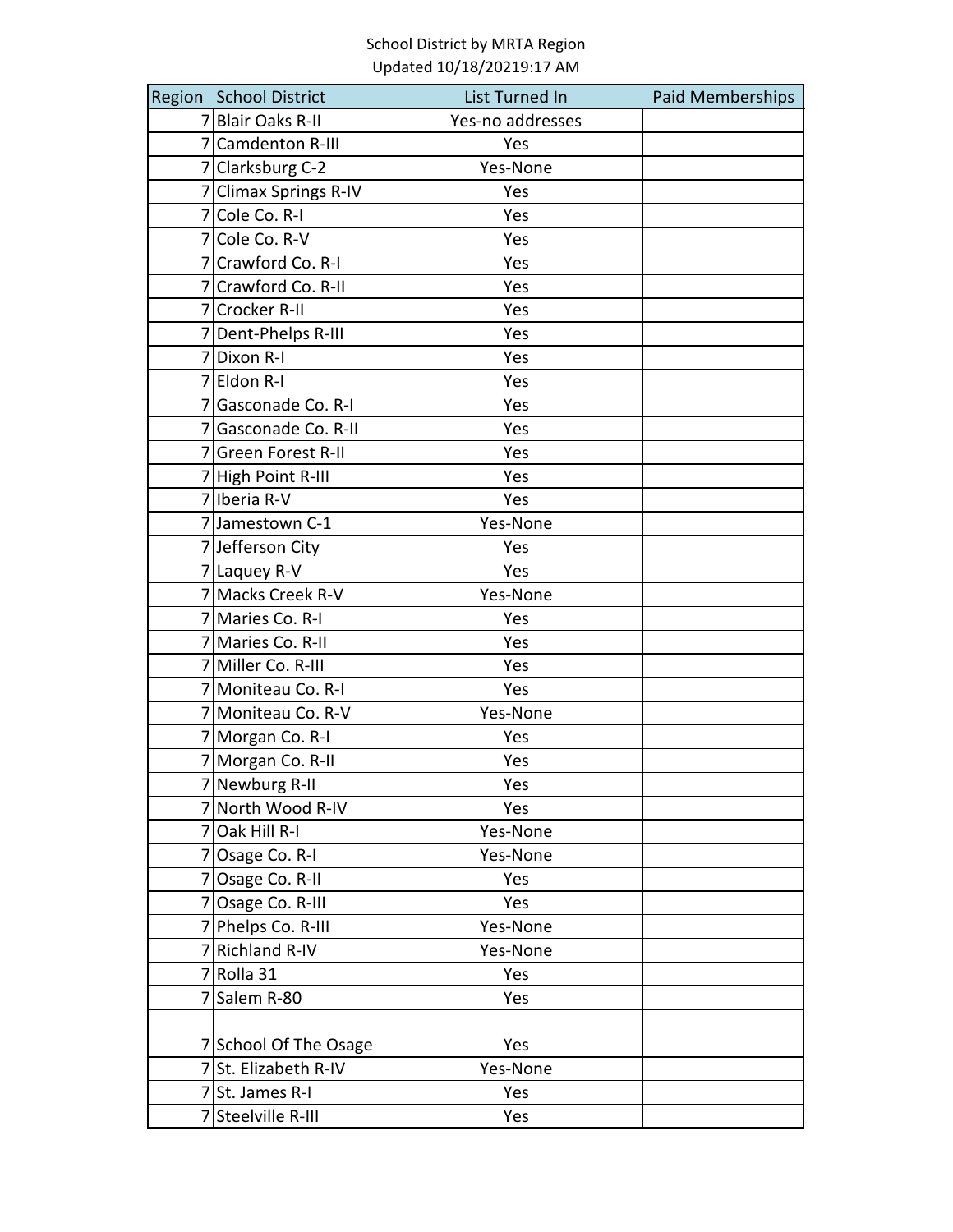| Region School District | List Turned In | Paid Memberships |
|------------------------|----------------|------------------|
| 7 Stoutland R-II       | Yes-None       |                  |
| 7 Swedeborg R-III      | Yes            |                  |
| $7$ Tipton R-VI        | Yes            |                  |
| 7 Waynesville R-VI     | Yes            | Paid             |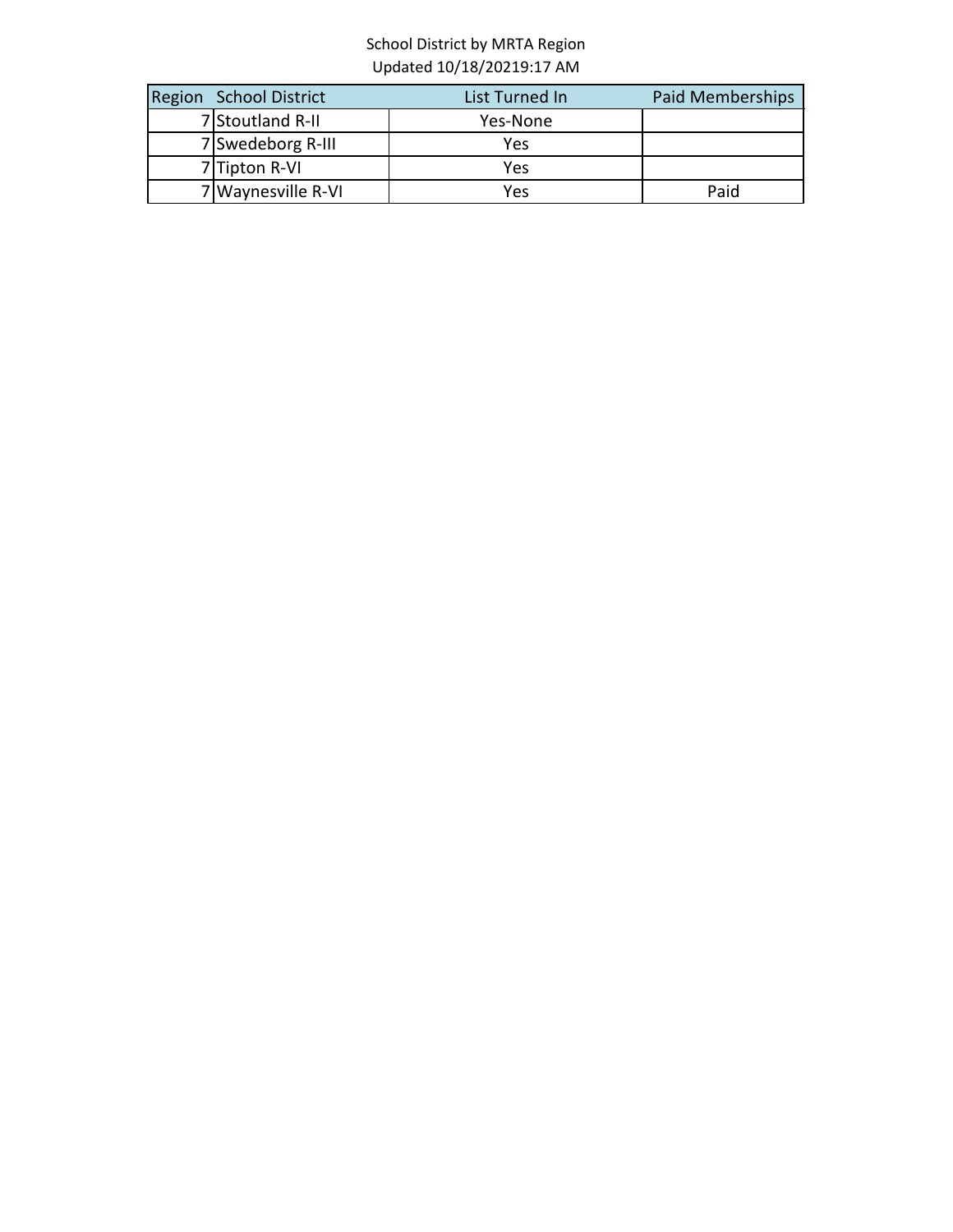| Region School District | List Turned In       | Paid Memberships |
|------------------------|----------------------|------------------|
| 8 Affton 101           | Yes-no addresses     |                  |
| 8Bayless               | Waiting to hear from |                  |
| 8Brentwood             | Waiting to hear from |                  |
| 8 Clayton              | Yes                  |                  |
| 8 Crystal City 47      | Yes                  |                  |
| 8Desoto 73             | Yes                  |                  |
| 8Dunklin R-V           | Yes-None             |                  |
| 8 Festus R-VI          | Yes                  |                  |
| $8$ Fox C-6            | Yes                  |                  |
| 8 Franklin Co. R-II    | Yes-None             |                  |
| 8 Grandview R-II       | Yes                  |                  |
| 8 Hancock Place        | Yes                  |                  |
| 8 Hillsboro R-III      | Yes                  |                  |
| 8 Jefferson Co. R-VII  | Yes                  |                  |
| 8 Kirkwood R-VII       | Yes                  |                  |
| 8 Ladue                | Yes                  |                  |
| 8 Lindbergh Schools    | Yes                  |                  |
| 8 Lonedell R-XIV       | Yes                  |                  |
| 8 Mehlville R-IX       | Yes                  |                  |
|                        |                      |                  |
| 8 Meramec Valley R-III | Yes                  |                  |
| 8 New Haven            | Yes                  |                  |
| 8 Northwest R-I        | Yes                  |                  |
| 8 Parkway C-2          |                      |                  |
| 8 Rockwood R-VI        | Yes                  |                  |
| Specl. School District |                      |                  |
| 8 St. Louis Co.        | Yes                  |                  |
| 8 Spring Bluff R-XV    | Sending in           |                  |
| 8 St. Clair R-XIII     | Yes                  |                  |
| 8 Strain-Japan R-XVI   | Yes-None             |                  |
| 8Sullivan              | Yes                  |                  |
| 8 Sunrise R-IX         | Yes                  |                  |
| 8Union R-XI            | Yes-no addresses     |                  |
| 8 Valley Park          | Yes                  |                  |
| 8 Washington           | Yes                  |                  |
| 8 Webster Groves       | Yes                  |                  |
| 8 Windsor C-1          | Yes                  |                  |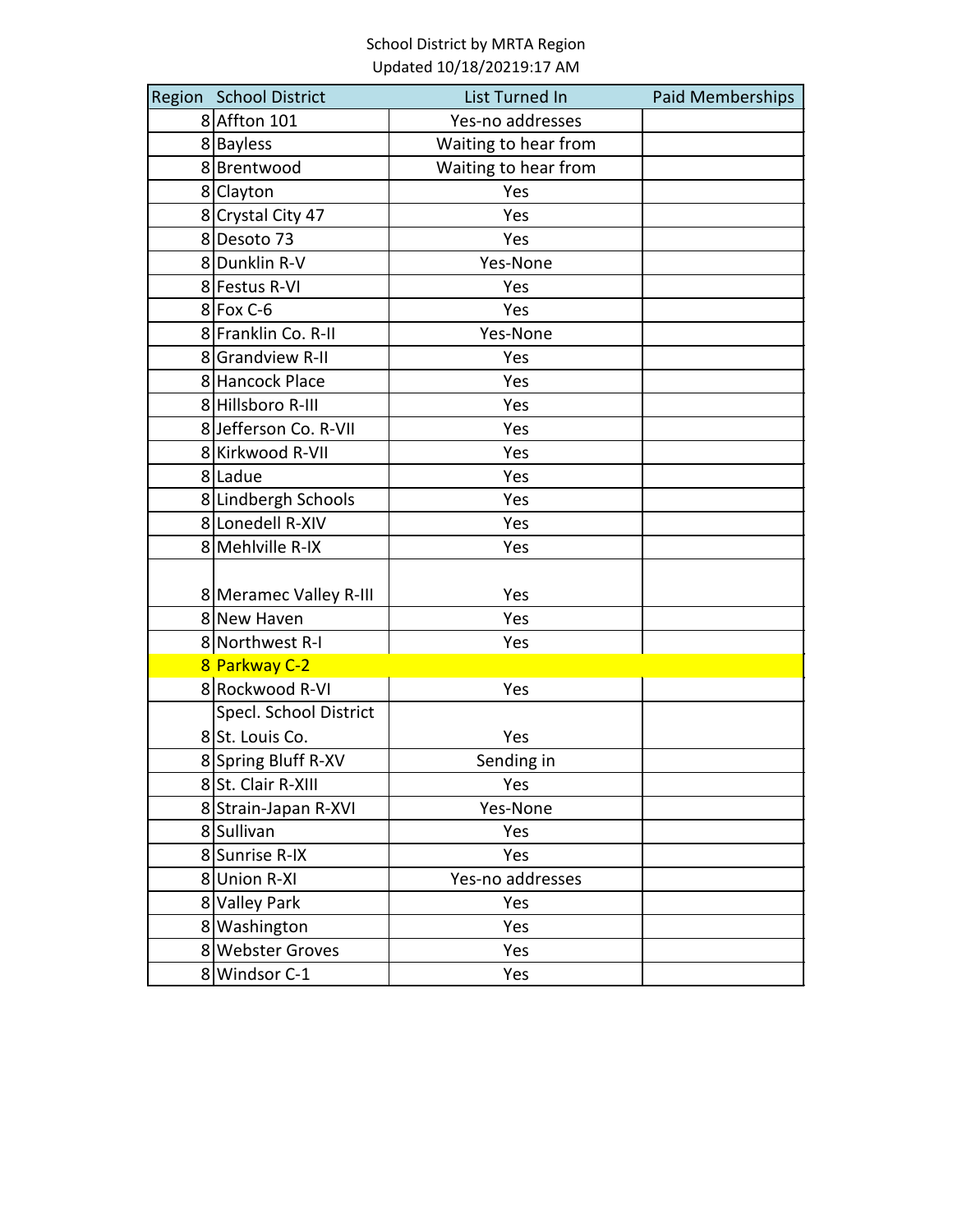| Region School District | <b>List Turned In</b> | Paid Memberships |
|------------------------|-----------------------|------------------|
| 9 Aurora R-VIII        | Yes                   | Paid             |
| 9 Avilla R-XIII        |                       |                  |
| 9 Carl Junction R-I    | Yes                   |                  |
| 9 Carthage R-IX        | Yes                   |                  |
| 9 Cassville R-IV       | Yes                   |                  |
| 9 Dadeville R-II       | Yes                   |                  |
| 9 Diamond R-IV         |                       |                  |
|                        |                       |                  |
| 9 East Newton Co. R-VI | Yes                   | Paid             |
| 9 Everton R-III        | Yes                   |                  |
| 9 Exeter R-VI          |                       |                  |
| 9 Golden City R-III    |                       |                  |
| 9 Greenfield R-IV      | Yes                   |                  |
| 9 Jasper Co. R-V       |                       |                  |
| 9 Joplin Schools       | Yes-no addresses      |                  |
| 9 Lamar R-I            |                       |                  |
| 9 Liberal R-II         | Yes                   |                  |
| 9 Lockwood R-I         | Yes                   |                  |
| 9 Marionville R-IX     | Yes                   |                  |
| 9 McDonald Co. R-I     |                       |                  |
| 9 Miller R-II          | Yes                   |                  |
| 9 Monett R-I           | Yes                   | Paid             |
| 9 Mt. Vernon R-V       | Yes                   |                  |
| 9 Neosho R-V           | Yes                   |                  |
| 9 Pierce City R-VI     | Yes                   |                  |
| 9 Purdy R-II           |                       |                  |
| 9 Sarcoxie R-II        | Yes                   |                  |
| 9 Seneca R-VII         |                       |                  |
| 9 Shell Knob 78        | Yes                   |                  |
| 9 Southwest R-V        | Yes                   |                  |
| 9 Verona R-VII         | Yes                   |                  |
| 9 Webb City R-VII      |                       |                  |
| 9 Westview C-6         |                       |                  |
| 9 Wheaton R-III        | Yes                   |                  |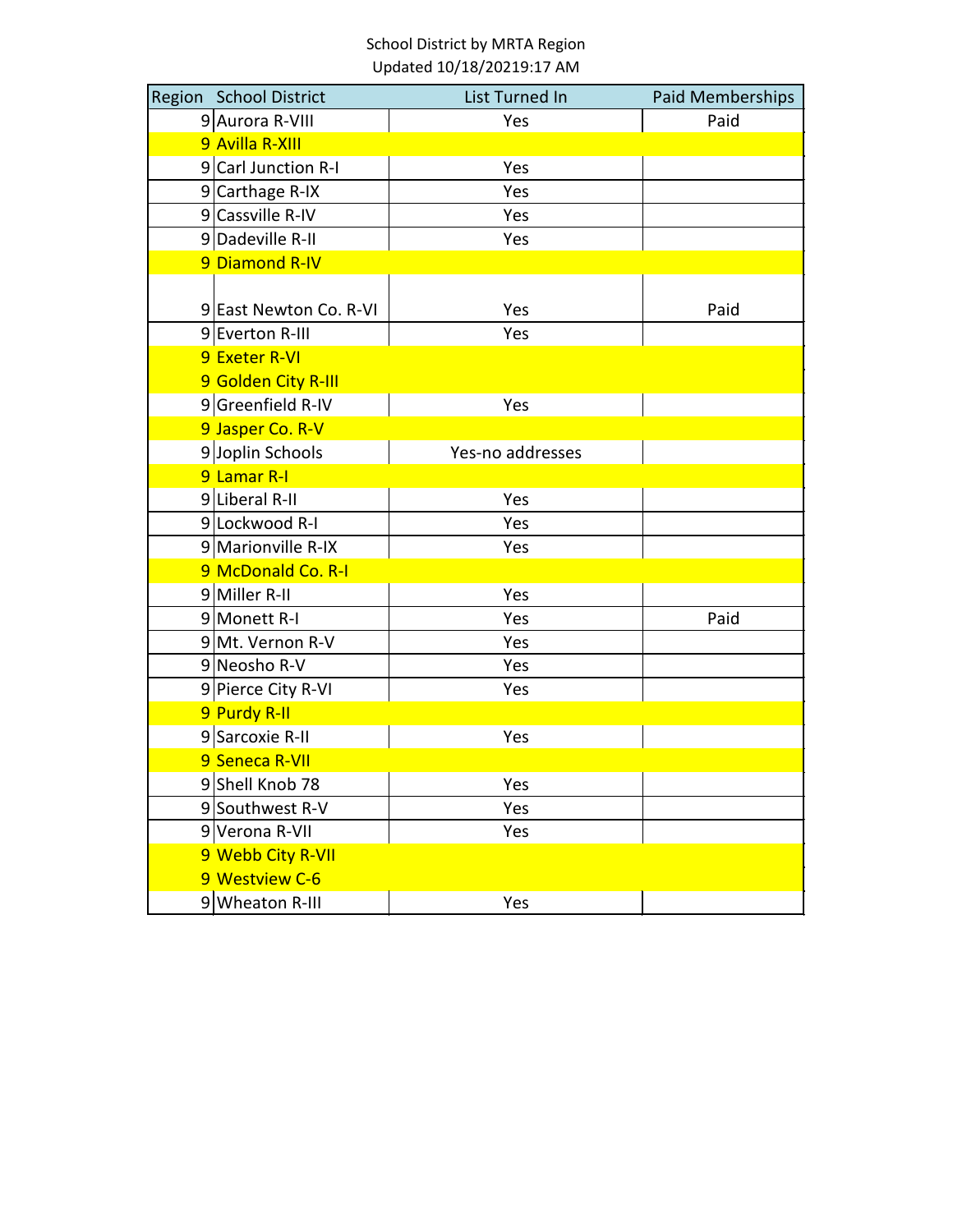| Region School District     | List Turned In   | Paid Memberships |
|----------------------------|------------------|------------------|
| 10 Ash Grove R-IV          | Yes              |                  |
| $10$ Ava R-I               | Yes              | Paid             |
| 10 Bakersfield R-IV        | Yes              |                  |
| 10 Billings R-IV           | Yes-None         |                  |
| 10 Blue Eye R-V            | Yes-None         |                  |
| 10 Bradleyville R-I        | Yes              |                  |
| 10 Branson R-IV            | Yes              |                  |
| 10 Cabool R-IV             | Yes-None         |                  |
| 10 Chadwick R-I            | Yes              |                  |
| 10 Clever R-V              | Yes-None         |                  |
| 10 Crane R-III             | Yes              |                  |
| 10 Dora R-III              | Yes              |                  |
| 10 Fair Grove R-X          | Yes              | Paid             |
| 10 Fairview R-XI           | Yes              |                  |
| 10 Fordland R-III          | Yes              |                  |
| 10 Forsyth R-III           | Yes              |                  |
| 10 Gainesville R-V         | Yes              | Paid             |
| 10 Galena R-II             | Yes              |                  |
| 10 Gasconade C-4           | Yes-no addresses |                  |
| 10 Glenwood R-VIII         | Yes              |                  |
| 10 Hartville R-II          | Yes              | Paid             |
| 10 Hollister R-V           | Yes              | Paid             |
| 10 Houston R-I             | Yes              |                  |
| 10 Howell Valley R-I       | Yes              |                  |
| 10 Hurley R-I              | Yes              |                  |
| 10 Junction Hill C-12      | Yes              |                  |
| 10 Kirbyville R-VI         | Yes              |                  |
| 10 Laclede Co. C-5         | Yes              |                  |
| 10 Laclede Co. R-I         | Yes              |                  |
| 10 Lebanon R-III           | Yes              |                  |
| 10 Licking R-VIII          | Yes              |                  |
| Logan-Rogersville R-       |                  |                  |
| $10$ VIII                  | Yes              |                  |
| 10 Lutie R-VI              | Yes-None         |                  |
| 10 Manes R-V               | Yes              |                  |
| 10 Mansfield R-IV          | Yes              |                  |
| 10 Mark Twain R-VIII       | Yes-None         |                  |
| 10 Marshfield R-I          | Yes              |                  |
|                            |                  |                  |
| 10 Mountain Grove R-III    | Yes              |                  |
| <b>Mountain View-Birch</b> |                  |                  |
| 10 Tree R-III              | Yes              |                  |
| 10 Niangua R-V             | Yes              |                  |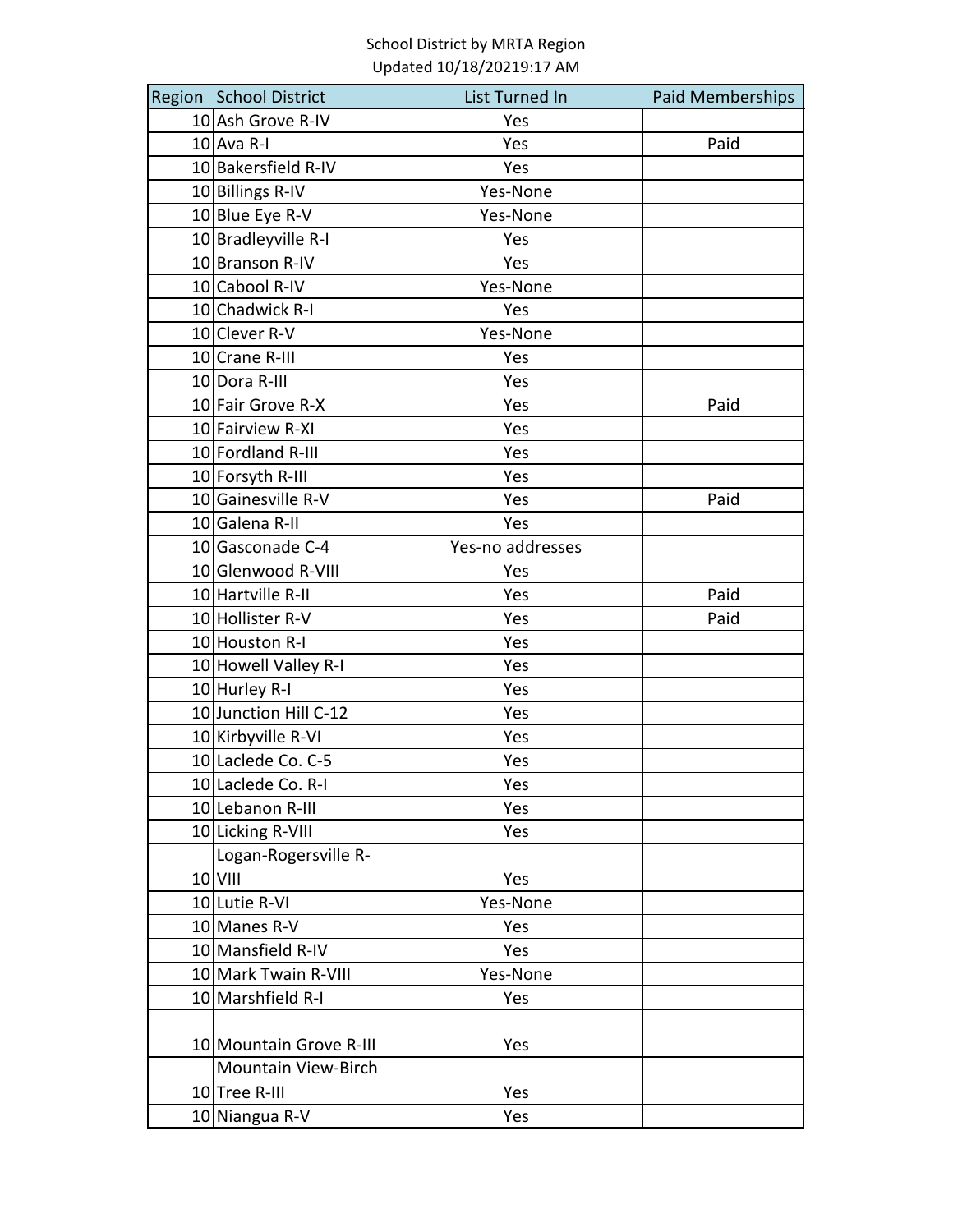| Region School District | List Turned In | Paid Memberships |
|------------------------|----------------|------------------|
| 10 Nixa R-II           | Yes            |                  |
| 10 Norwood R-I         | Yes            |                  |
| 10 Ozark R-VI          | Yes            | Paid             |
| 10 Plainview R-VIII    | Yes-None       |                  |
| 10 Plato R-V           | Yes            |                  |
| 10 Raymondville R-VII  | Yes-None       |                  |
| 10 Reeds Spring R-IV   | Yes            |                  |
| 10 Republic R-III      | Yes            | Paid             |
| 10 Richards R-V        | Yes-None       |                  |
| 10 Seymour R-II        | Yes            |                  |
| 10 Skyline R-II        | Yes-None       |                  |
| 10 Sparta R-III        | Yes            |                  |
| 10 Spokane R-VII       | Yes            |                  |
| 10 Springfield R-XII   | Yes            |                  |
| 10 Strafford R-VI      | Yes            |                  |
| 10 Success R-VI        | Yes-None       |                  |
| 10 Summersville R-II   | Yes            |                  |
| 10 Taneyville R-II     | Yes-None       |                  |
| 10 Thornfield R-I      | Yes-None       |                  |
| 10 Walnut Grove R-V    | Yes            |                  |
| 10 West Plains R-VII   | Yes            |                  |
| 10 Willard R-II        | Yes            | Paid             |
| 10 Willow Springs R-IV | Yes            |                  |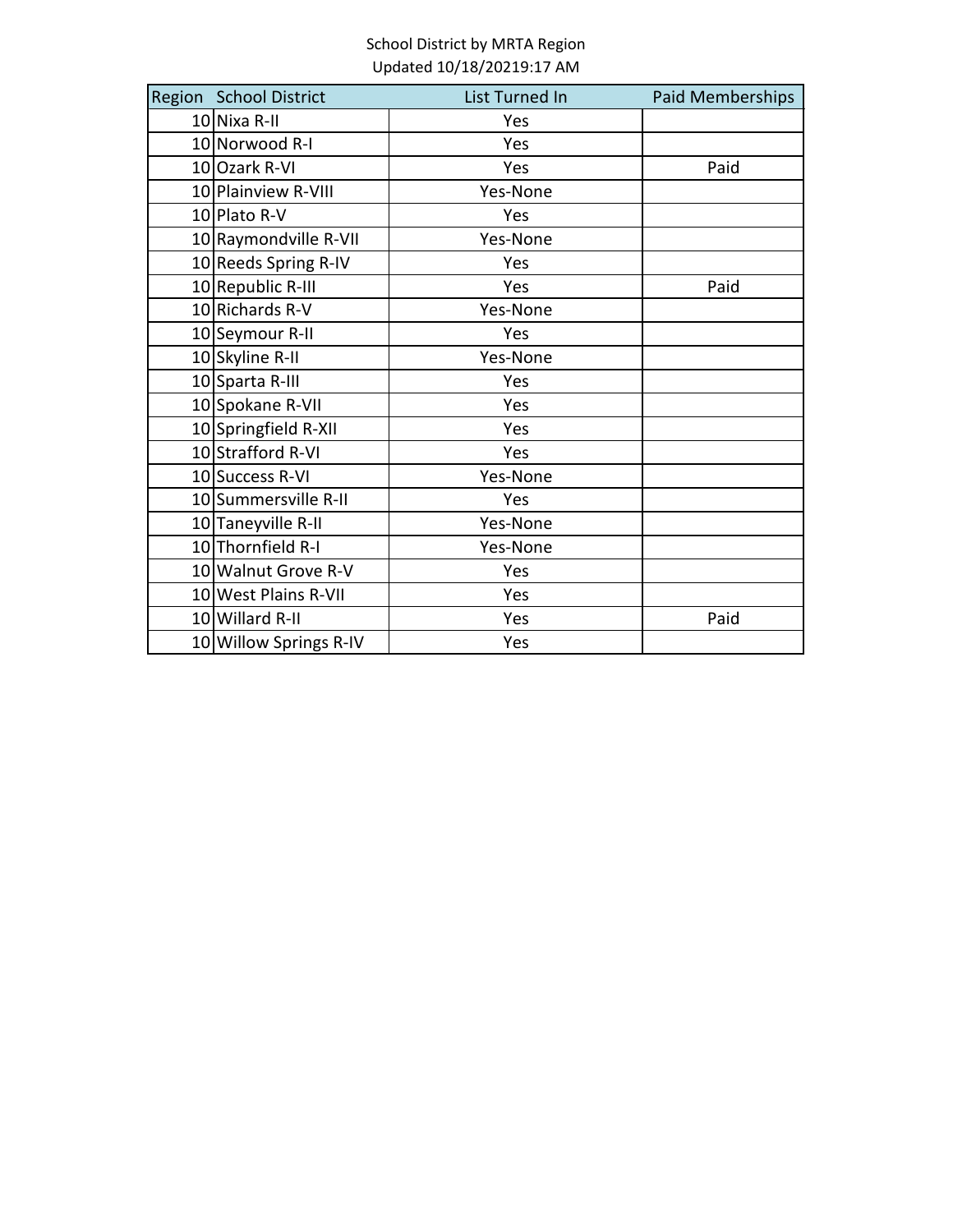| Region School District | List Turned In | <b>Paid Memberships</b> |
|------------------------|----------------|-------------------------|
| 11 Altenburg 48        | Yes-None       |                         |
| 11 Arcadia Valley R-II |                |                         |
| 11 Belleview R-III     |                |                         |
| 11 Bismarck R-V        | Yes            | Paid                    |
| 11 Bunker R-III        |                |                         |
| 11 Centerville R-I     | Yes-None       |                         |
| 11 Central R-III       | Yes            |                         |
| 11 Clearwater R-I      |                |                         |
| 11 Eminence R-I        |                |                         |
| 11 Farmington R-VII    | Yes            | Paid                    |
| 11 Fredericktown R-I   | Yes            |                         |
| 11 Greenville R-II     |                |                         |
| 11 Iron Co. C-4        |                |                         |
| 11 Kingston K-14       | Yes            | Paid                    |
| 11 Leopold R-III       |                |                         |
| 11 Lesterville R-IV    |                |                         |
| 11 Marquand-Zion R-VI  | Yes            |                         |
|                        |                |                         |
| 11 Meadow Heights R-II | Yes            |                         |
| North St. Francois Co. |                |                         |
| $11 R-1$               | Yes            |                         |
| 11 Perry Co. 32        | Yes            |                         |
| 11 Potosi R-III        | Yes            | Paid                    |
| 11 Richwoods R-VII     | Yes-None       |                         |
| 11 South Iron Co. R-I  |                |                         |
| Southern Reynolds      |                |                         |
| $11$ Co. R-II          | Yes            | Paid                    |
| Ste. Genevieve Co. R-  |                |                         |
| $11$                   | Yes            | Paid                    |
| 11 Valley R-VI         | Yes            |                         |
| West St. Francois Co.  |                |                         |
| $11$ R-IV              | Yes            |                         |
| 11 Winona R-III        |                |                         |
| 11 Woodland R-IV       |                |                         |
| 11 Zalma R-V           |                |                         |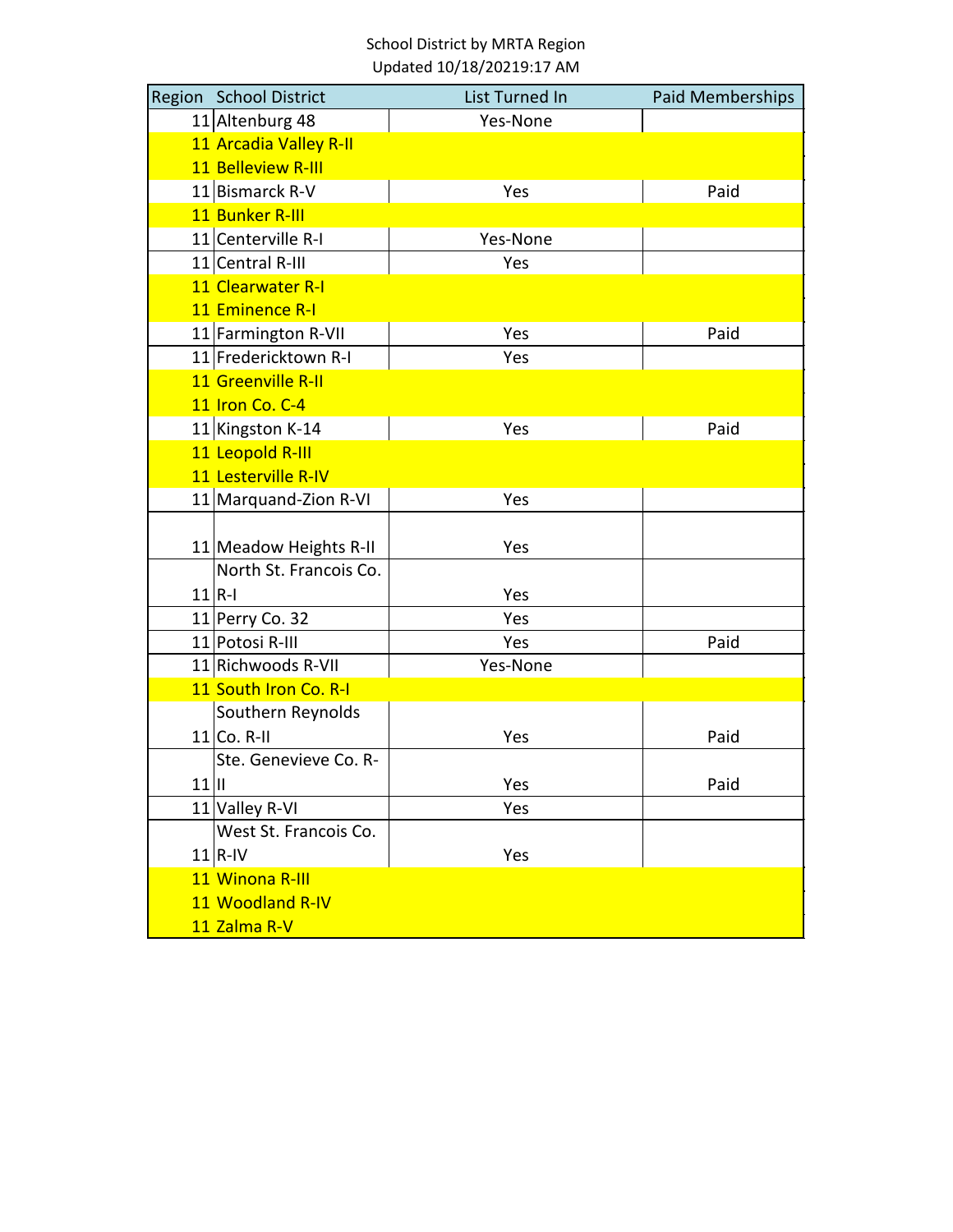|                 | Region School District       | List Turned In   | <b>Paid Memberships</b> |
|-----------------|------------------------------|------------------|-------------------------|
|                 | 12 Advance R-IV              |                  |                         |
|                 | 12 Alton R-IV                |                  |                         |
|                 | 12 Bell City R-II            |                  |                         |
|                 | 12 Bernie R-XIII             |                  |                         |
|                 | 12 Bloomfield R-XIV          | Yes              |                         |
|                 | 12 Campbell R-II             | Yes              |                         |
|                 | 12 Cape Girardeau 63         | Yes              | Paid                    |
|                 | 12 Caruthersville 18         |                  |                         |
|                 | 12 Chaffee R-II              |                  |                         |
|                 | 12 Charleston R-I            | Yes-no addresses |                         |
|                 | 12 Clarkton C-4              |                  |                         |
|                 | 12 Cooter R-IV               |                  |                         |
|                 | 12 Couch R-I                 |                  |                         |
|                 | 12 Delta C-7                 |                  |                         |
|                 | 12 Delta R-V                 | Yes-None         |                         |
|                 | 12 Dexter R-XI               | Yes              | Paid                    |
|                 | 12 Doniphan R-I              | Yes              | Paid                    |
|                 | 12 East Carter Co. R-II      |                  |                         |
|                 | <b>12 East Prairie R-II</b>  |                  |                         |
|                 | 12 Gideon 37                 |                  |                         |
|                 | 12 Hayti R-II                |                  |                         |
|                 | 12 Holcomb R-III             |                  |                         |
|                 | 12 Jackson R-II              | Yes              | Paid                    |
|                 | 12 Kelso C-7                 |                  |                         |
|                 | 12 Kennett 39                |                  |                         |
|                 | 12 Malden R-I                |                  |                         |
|                 | 12 Naylor R-II               |                  |                         |
|                 | 12 Neelyville R-IV           | Yes              | Paid                    |
|                 | 12 Nell Holcomb R-IV         | Yes              |                         |
|                 | 12 New Madrid Co. R-I        | Yes              |                         |
|                 | <b>North Pemiscot Co. R-</b> |                  |                         |
| 12 <sub>1</sub> |                              |                  |                         |
|                 | 12 Oak Ridge R-VI            | Yes              |                         |
|                 | 12 Oran R-III                |                  |                         |
|                 | 12 Oregon-Howell R-III       |                  |                         |
|                 | 12 Pemiscot Co. R-III        |                  |                         |
|                 |                              |                  |                         |
|                 | <b>Pemiscot Co. Special</b>  |                  |                         |
|                 | <b>12 School District</b>    |                  |                         |
|                 | 12 Poplar Bluff R-I          | Yes              | Paid                    |
|                 | 12 Portageville              |                  |                         |
|                 | <b>12 Puxico R-VIII</b>      |                  |                         |
|                 | 12 Richland R-I              |                  |                         |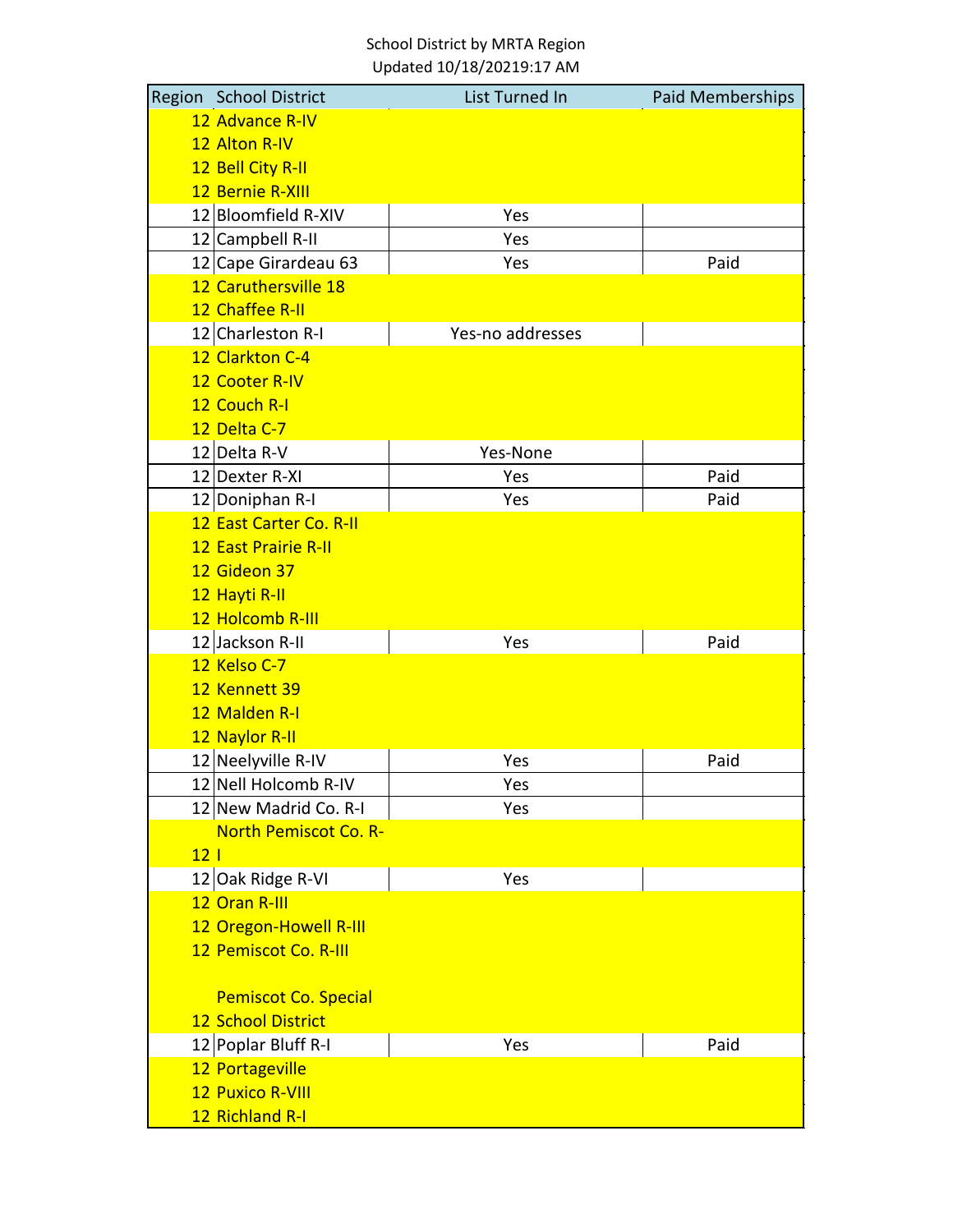|     | Region School District       | List Turned In | Paid Memberships |
|-----|------------------------------|----------------|------------------|
|     | 12 Ripley Co. R-III          |                |                  |
|     | 12 Ripley Co. R-IV           |                |                  |
|     | <b>12 Risco R-II</b>         |                |                  |
|     | <b>12 Scott City R-I</b>     |                |                  |
|     | 12 Scott Co. Central         |                |                  |
|     | 12 Scott Co. R-IV            |                |                  |
|     | Senath-Hornersville C-       |                |                  |
| 128 |                              |                |                  |
|     | 12 Sikeston R-6              |                |                  |
|     | <b>South Pemiscot Co. R-</b> |                |                  |
| 12V |                              |                |                  |
|     | 12 Southland C-9             |                |                  |
|     | 12 Thayer R-II               | Yes            |                  |
|     | <b>12 Twin Rivers R-X</b>    |                |                  |
|     | 12 Van Buren R-I             |                |                  |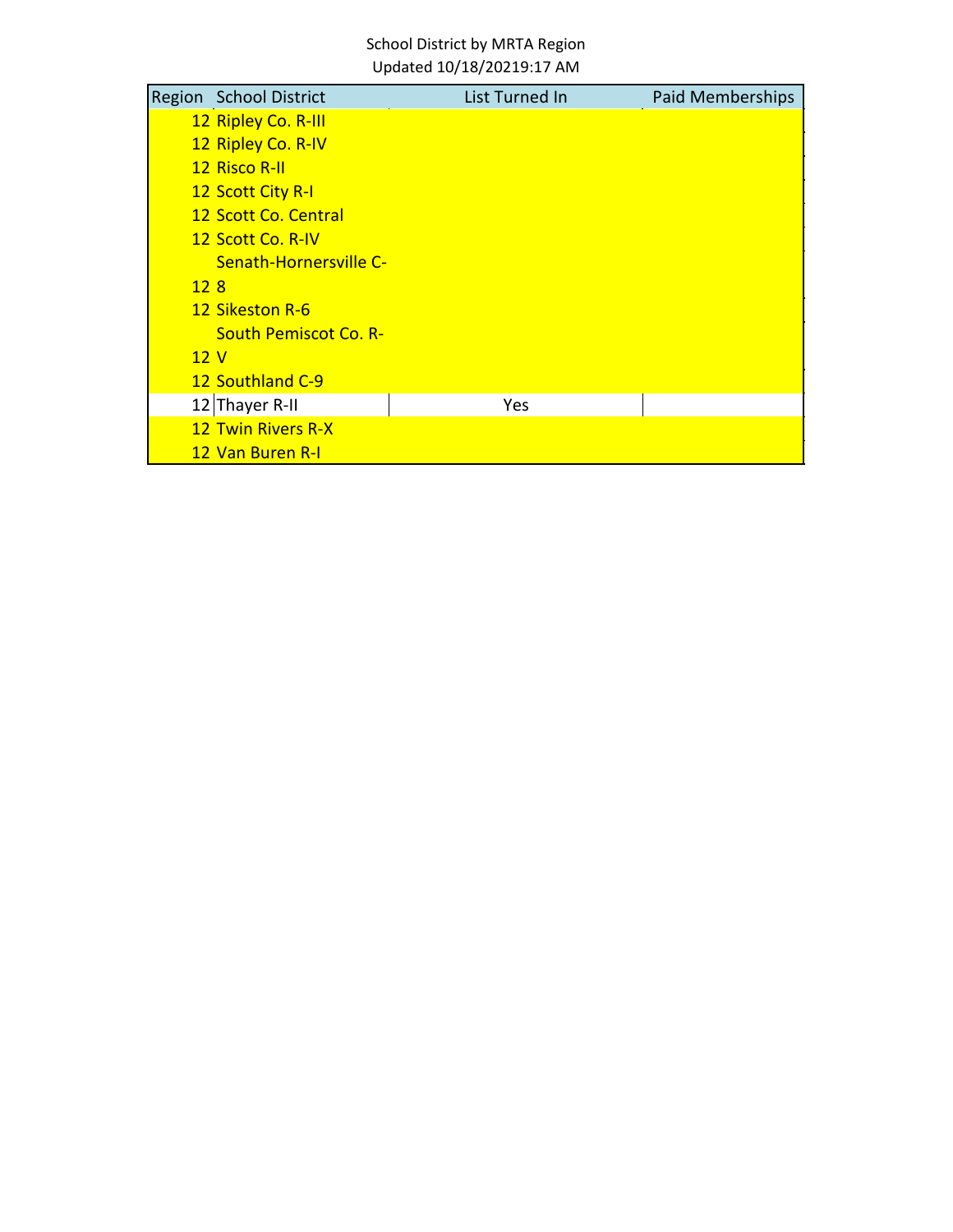| Region School District  | List Turned In | Paid Memberships |
|-------------------------|----------------|------------------|
| $13$ Boncl R-X          | Yes-None       |                  |
| 13 Bowling Green R-I    | Yes            | Paid             |
| 13 Elsberry R-II        | Yes            |                  |
| 13 Francis Howell R-III | Yes            |                  |
| 13 Ft. Zumwalt R-II     | Yes            |                  |
| 13 Louisiana R-II       | Yes            |                  |
| 13 Orchard Farm R-V     | Yes-None       |                  |
| 13 Pike Co. R-III       | Yes            |                  |
| $13$ Silex R-I          | Yes            |                  |
| 13 St. Charles R-VI     | Yes            |                  |
| 13 Troy R-III           | Yes            |                  |
| 13 Warren Co. R-III     | Yes            |                  |
| 13 Wentzville R-IV      | Yes            |                  |
| 13 Winfield R-IV        | Yes            |                  |
| 13 Wright City R-II     | Yes            |                  |